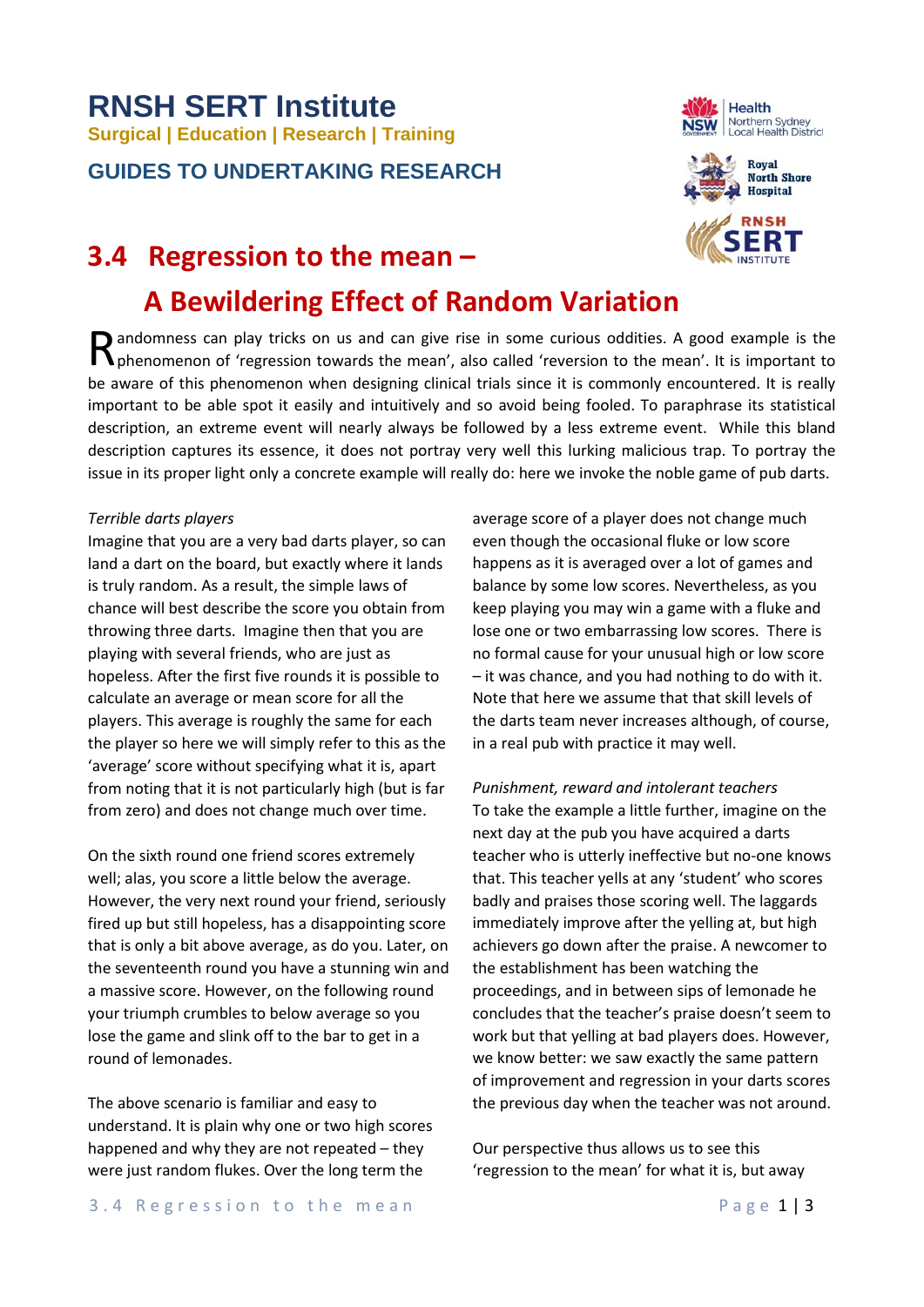from the pub it is striking how we seem almost hardwired to see things the way that onlooker does.

#### *Invisible randomness*

The problem always with randomness (i.e., nonsystematic variation around the mean) is that we often are blind to the magnitude of its effects and the role they play. We tend to look for explanations that involve simple causes, especially of human agency. So the good scores we get are ascribed to positive thinking, our hard effort, or our rabbit foot lucky charm, but we then forgot to keep thinking positively or took our eye off the ball, or the foot.

The human brain is so good at spotting patterns that it has no problem spotting patterns that do not exist, indeed many brains resist the very notion that random chance exists. Temporary successes in many fields of endeavour, even in research (who knows) can be susceptible to the warm embrace of good fortune followed by the cold shower of reversion to the mean. Thus prizes can be awarded to the outstanding, who then go on to disappoint. This is not due to a jinx but our underestimation of how large a part randomness plays in performance. This happens with clinical data as well.

#### *An aside: Francis Galton*

Regression to the mean was discovered and described by Francis Galton in the 19<sup>th</sup> century. As part of his otherwise unfortunate dedication to eugenics his measurements of height of parents and their children noted that child heights usually lay between the mean of their parents and the population height mean. He thus stumbled upon the ideas of simple regression that now play a fundamental part of statistical analysis.

# *Influences on clinical trial design*

It is now widely understood that when setting up a randomised clinical trial the best design (as perhaps the name suggests) is to randomise the subjects at

the outset, and to do so rigorously. This does make intuitive sense since it means the control and treatment group will always be equivalent.

If, however, we consider what might happen if this is not done in a disease treatment trial – if, at the start, the treatment group actually had worse symptoms than the control group then any apparent improvement may just be regression to the mean and not a treatment effect. Random blinded allocation minimises this, which is why it is so crucial.

Effects of regression to the mean can also be compounded by putting study subjects into groups based on initial (baseline) parameters. So, if patients are allocated to a study based on one measurement being above a threshold, some may be false positives at the start because they were by chance higher than typical for them. This can be avoided using allocation based on more than one parameter to reduce effects of reversion to the mean.

# *What to do*

Reversion to the mean is usually tackled by using careful protocol strategies to avoid it, such as those outlined above. This is why the many time consuming tasks of double-blind patient allocation to treatment/placebo, pre-registration of trial protocols and other irksome duties need committed and careful adherence. Statistical analysis and estimation techniques exist to prevent problems around reversion to the mean; one useful and readable resource is noted below.

# *Further entertainment*

There is much literature on this subject much of which is highly readable, in particular from giants in the field Professors Daniel Kahneman, Amos Tversky and Dan Ariely.

*Ref-* Barnett A, Van Der Pols J, Dobson A, (2005) Regression to the mean: what it is and how to deal with [it](https://eprints.qut.edu.au/45274)*,* International Journal of Epidemiology *p215-220*